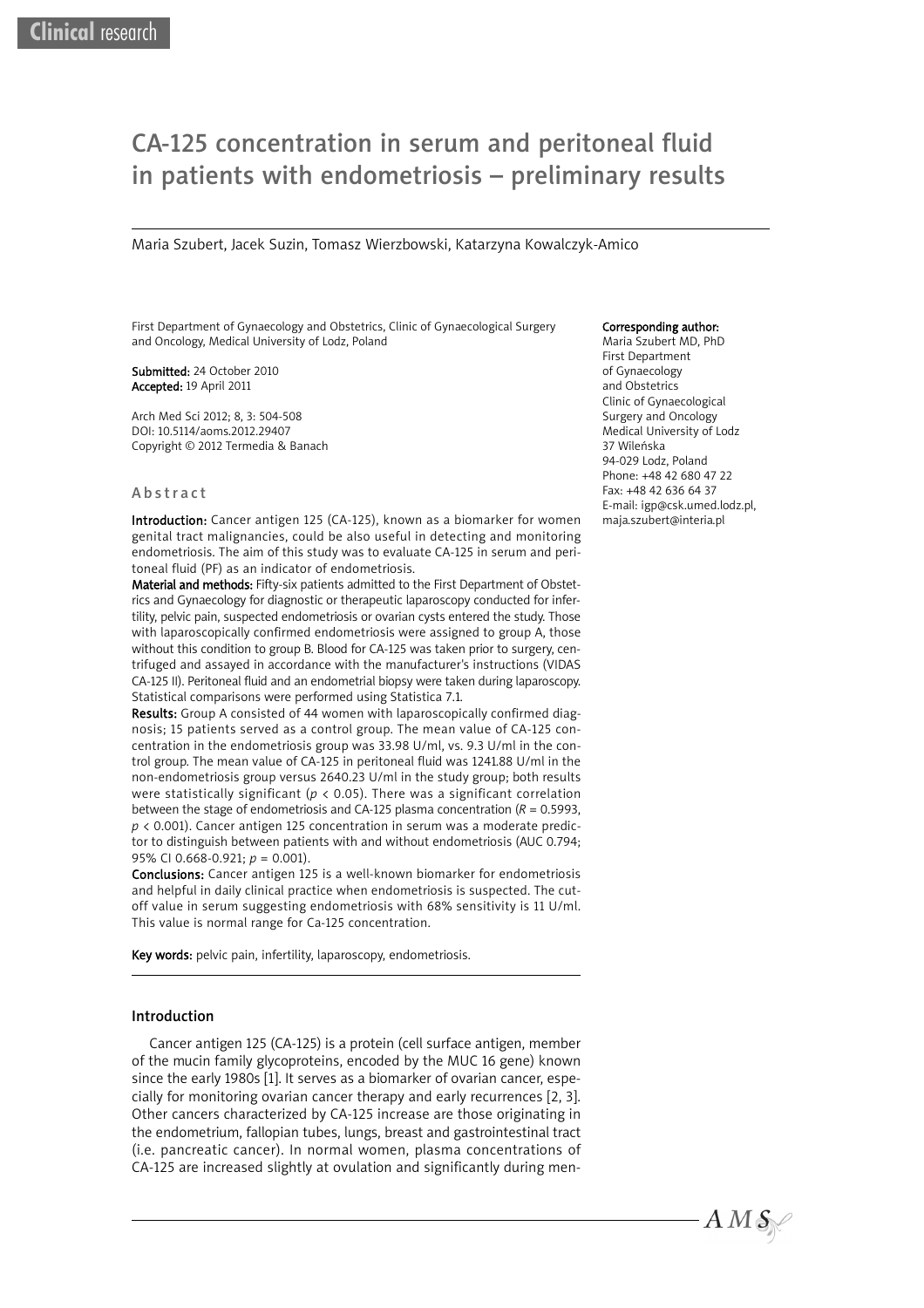struation. A marked increase is observed during pregnancy [4]. Wilczak *et al*. described a pathological mass in the pelvis with highly elevated CA-125 in serum, which suggested a malignant process of the ovary. Laparotomy in this case revealed a large inflammatory tumour connecting the right adnexa and appendix vermiformis [5]. Cancer antigen 125 is commonly elevated in endometriosis, especially in its moderate and severe degree. The disease is found in women of reproductive age [6], mostly in those with fertility problems. The prevalence of endometriosis is really unknown. It affects 15% to 70% of women diagnosed with chronic pelvic pain syndrome, endometrial ovarian cysts or infertility [7-9]. A recent study conducted by Barbosa *et al*. revealed that 16.25% of fertile asymptomatic patients operated on for other reasons had minimal or mild endometriosis [10]. The degree of endometriosis can only be established by invasive procedures: laparoscopy or open surgery. The CA-125 test has a specificity of 89% in detecting moderate and severe endometriosis according to a meta-analysis of 23 studies [9]. Its usefulness for mild endometriosis is limited by unsatisfactory sensitivity and specificity. Timing of blood collection for CA-125 in relation to the menstrual cycle significantly affects this test with higher values during and shortly after menstruation [11]. Abrao *et al*. found that CA-125 was the marker presenting the highest levels during the menstrual phase, between the first and third day of the cycle compared to the luteal phase of the cycle [12].

Nowadays the main goal is to find a group of biomarkers for endometriosis. CA-125 plays an important role in nearly all statistical analyses conducted on this topic recently. Mihalyi *et al*. recently presented the results of a study on six biomarkers. He proved that plasma levels of IL-6, IL-8 and CA-125 were increased in all women with endometriosis compared with the control group. More important is the fact that the elevated concentration of mentioned cytokines and CA-125 was statistically significant in minimal-mild endometriosis compared with the control group [14].

Our research on serum and peritoneal fluid concentration of CA-125 is part of a major experiment whose goal is to find a non-invasive procedure to diagnose endometriosis. Additionally we are evaluating vascular endothelial growth factor (VEGF), IL-1β and C-reactive protein (CRP) concentration in patients with endometriosis and after treatment of this disease with danazol. The end of this research is planned for 2012.

# Material and methods

The study included 56 patients admitted to the First Department of Obstetrics and Gynaecology for diagnostic or therapeutic laparoscopy. The patients underwent laparoscopic surgery for infertility, pelvic

pain, suspected endometriosis or ovarian cysts. Those with laparoscopically confirmed endometriosis were assigned to group A, those without this condition to group B (serving as a control group for the statistical analysis). The control group consisted of patients with tubal occlusion, benign ovarian cysts (except chocolate cysts) and polycystic ovary. Women without endometriosis in whom no other cause of infertility was found during laparoscopy were also assigned to group B. Women with any conditions known as influencing CA-125 concentration and with ovarian malignancy established by intraoperative histopathological examination as well as women in the luteal phase of the cycle were excluded from the study. The study protocol was approved by the Ethics Committee of the Medical University of Lodz. All subjects included in the study signed informed consent. Thereafter all women were asked to give blood and to complete the questionnaire about regularity and complaints of menstrual cycle. Blood samples were collected in sterile tubes, immediately transported to the laboratory and centrifuged (3000/min). Serum CA-125 levels were measured in accordance with the manufacturer's instructions (VIDAS CA-125 II). During the procedure peritoneal fluid and an endometrial biopsy were taken. Peritoneal fluid was aspirated by laparoscopic needle, immediately cooled and centrifuged in the same conditions as blood samples, diluted 11 times and assayed for CA-125 concentration. The dilution process was conducted using CA-125 diluent, a reagent included in the VIDAS kits. The biopsy of the endometrium was histopathologically examined to establish the phase of the menstrual cycle. The presence and extent of endometriosis were carefully assessed, in accordance with the rASRM 1996 (the Revised American Society for Reproductive Medicine) classification of endometriosis. In some cases a peritoneal biopsy or ovarian cyst excision was conducted. Specimens were fixed in a 10% formalin solution and sent for histopathological analysis.

# Statistical analysis

Statistical comparisons were performed using Statistica 7.1 and the graphical analysis was conducted using SPSS 12.0. The null hypothesis was tested with Shapiro-Wilk test. If the distribution of tested parameters was not normal non-parametric Mann-Whitney U test was used for assessing whether two independent samples of observations had equally large values. For normal distribution Student's *t*-test was used to compare groups. Kruskal-Wallis test and Spearman's correlation – non-parametric measurement tools of statistical dependence between two variables – were used to assess the relationship between measured variables. Regardless of the statistical test, only *p* values ≤ 0.05 were considered significant.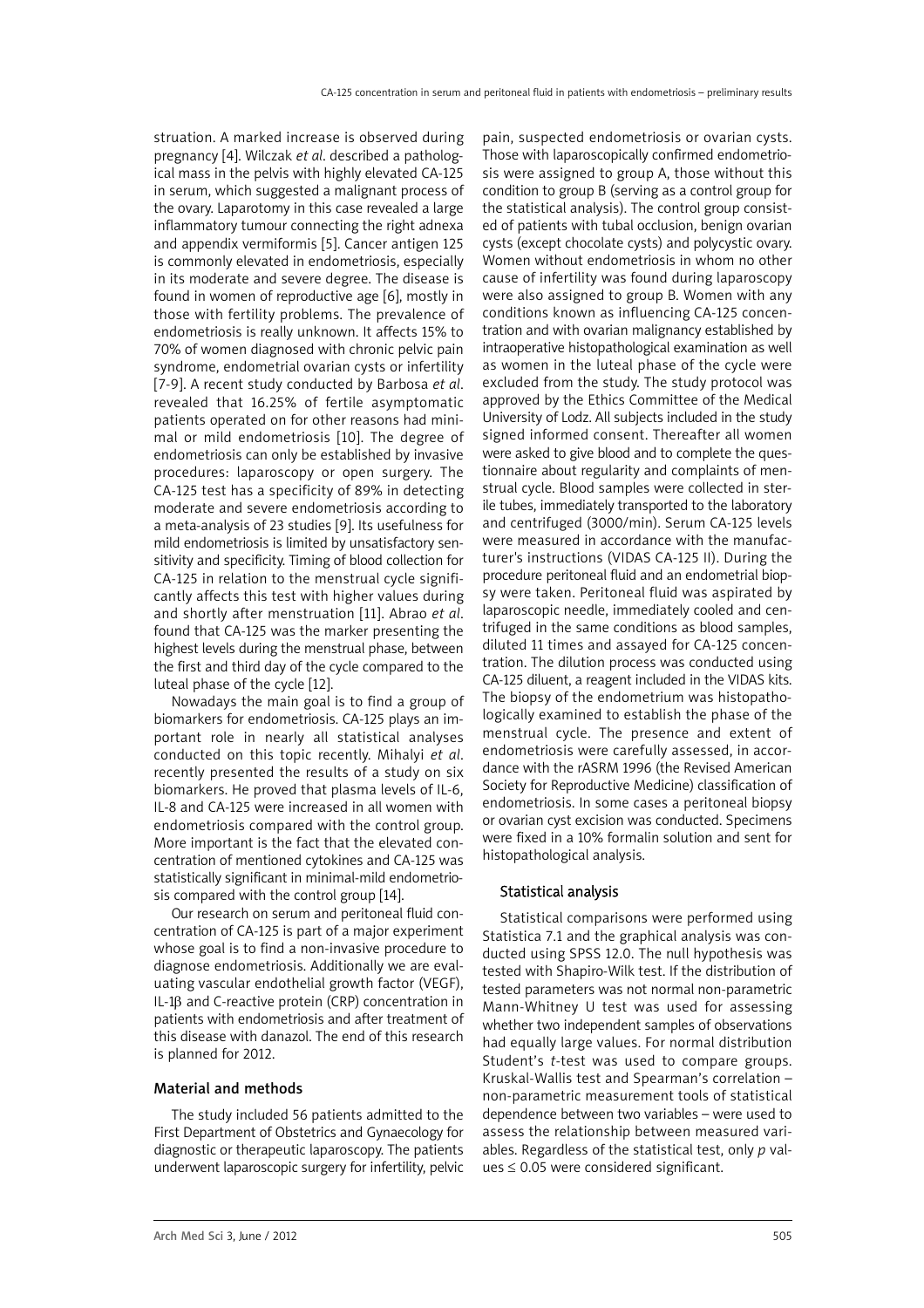#### Results

Endometriosis was confirmed laparoscopically in a group of 44 women; 15 women served as a control group. The differences in age and the men-

Table I. Prevalence of endometriosis

| Endometriosis (EEC) | Number of patients | %     |
|---------------------|--------------------|-------|
| Control group       | 15                 | 27.78 |
| FFC I               | 10                 | 18.52 |
| FFC II              | 17                 | 31.48 |
| FFC III             | 11                 | 20.37 |
| FFC IV              |                    | 1.85  |







Figure 2. ROC curve (marked thick line) and AUC (area under curve) for CA-125 concentration in peritoneal fluid

struation length were not statistically significant between groups. Duration of the cycle was longer in the control group and was 37.3 days in comparison to 30.2 days in the endometriosis group and this difference was statistically significant. The percentage of smoking patients was higher in the control group (46.7% for *n* = 7 vs. 19.6% *n* = 8 in group A) and this difference was also statistically significant ( $p = 0.0422$ ). The mean value of CA-125 concentrations in the endometriosis group was 33.98 U/ml, with the maximal value of 173.6 U/ml. The mean level of that protein concentration in the control group was 9.3 U/ml. The difference was statistically significant ( $p < 0.05$ ). The same relation was observed in CA-125 concentration in peritoneal fluid. The mean value of 1241.88 U/ml in the non-endo metriosis group was compared with 2640.23 U/ml in the study group and this difference was also found to be statistically significant.

The rASRM (1996) staging was applied for all patients with endometriosis. There were 27 patients in initial stages (I and II) and 22 patients in advanced stages (III and IV). The distribution of each stage is presented in Table I. Endometriosis of second stage was the most common diagnosis. The prevalence of endometriosis of stage I or II was 50%.

A receiver operating characteristic (ROC) curve is a graphical plot of the sensitivity versus false positive rate (two operating characteristics). In this case ROC analysis is related directly to making the best prognosis of endometriosis. The area under the ROC curve (AUC) estimates how good a predictor CA-125 could be for endometriosis (Figures I-II).

Cancer antigen 125 concentration in serum was a moderate predictor to distinguish between patients with and without endometriosis (AUC 0.794; 95% CI 0.668-0.921; *p* = 0.001). The statistical power of CA-125 concentration in peritoneal fluid to differentiate between the two study groups was even worse than that of serum CA-125 (AUC 0.691; 95% CI 0.53-0.852; *p* = 0.041). If the cut-off value for CA-125 in serum is 11 U/ml, the respective sensitivity of the test – which measures the proportion of actual positives which are correctly identified as with endometriosis – is 68.29%. Specificity, which measures the proportion of negatives which are correctly identified (as without disease), is 66.67%. Positive predictive value (PPV) is 84.85% (the probability that a patient with positive test results is correctly diagnosed) and negative predictive value (NPV) (the probability that a patient with negative test results really does not have the disease) is 43.48%. For CA-125 tested in peritoneal fluid the cut-off point of 1295 U/ml was established from the ROC curve and the statistical analysis showed results as listed in Table II. AUC for CA-125 serum concentration in the control group and the group with the first stage of endometriosis I (EEC I)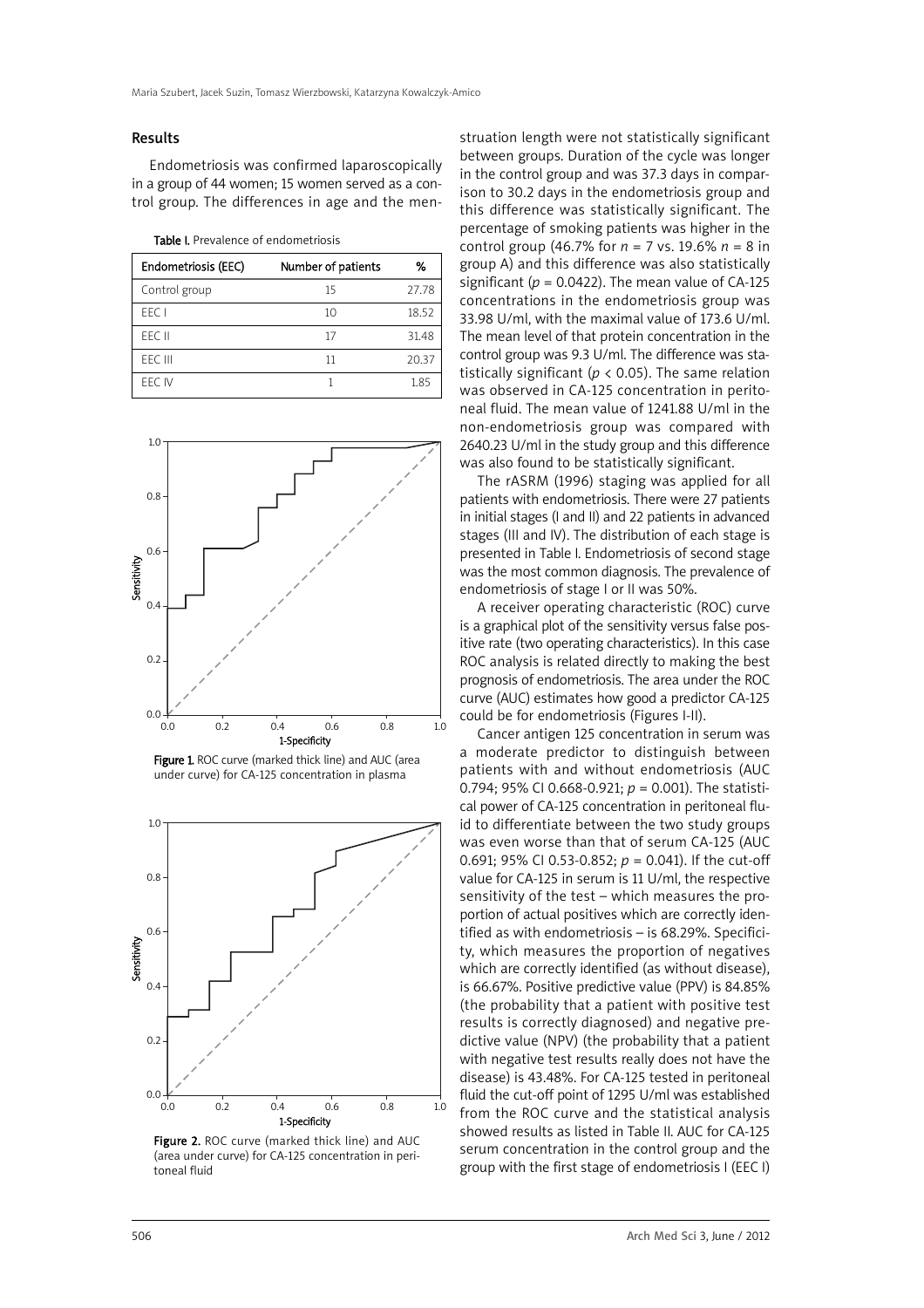did not differ statistically significantly. AUC for this marker in the control and EEC II group was 0.798; 95% CI 0.645-0.951; *p* = 0.004. With the cut-off value for CA-125  $\geq$  9.7 U/ml the sensitivity of the test for detecting EEC II was 82.35%. The statistical power of serum CA-125 concentration was the best for advanced stages of endometriosis (EEC III + EEC IV) in comparison to the control group – AUC 0.939; 95% CI 0.849-1.029; *p* < 0.001. The sensitivity and specificity for the cut-off point of CA-125  $\geq$  14.7 U/ml established from the ROC curve are listed in Table III. AUC for peritoneal fluid concentration of CA-125 (for cut-off value of 1262.2 U/ml) in advanced stages of endometriosis is 0.654; 95% CI 0.418-  $0.890: p = 0.215.$ 

We compared the frequency of occurrence of symptoms typical for endometriosis such as pain before menstrual bleeding, dysmenorrhoea and pain after intercourse. There was no significant difference in occurrence of listed symptoms between patients with and without endometriosis.

There is a significant correlation between the stage of endometriosis and CA-125 plasma concentration. The value of Spearman's rank correlation coefficient is  $R = 0.5993$  ( $p < 0.001$ ). It means that this is a positive correlation; however, a perfect Spearman correlation should be nearly +1 for variables that are a perfect monotone function of the other. There was no significant correlation between plasma and peritoneal concentration of CA-125.

## Discussion

One percent of men and women have no reason for higher concentration of CA-125. This protein can be elevated in non-physiological conditions such as peritoneal infection, ascites, ovarian cysts, pancreatitis, heart or liver insufficiency and in patients after surgery of the gastrointestinal tract. The role of CA-125 in establishing the diagnosis of endometriosis is well known. However, the sensitivity of this biomarker alone is unsatisfactory. In our study the sensitivity of serum concentration of CA-125 in the diagnosis of disease was 68% reaching up to 91.67% for the diagnosis of advanced stages of endometriosis. Bedaiwy and Falcone reviewed the Medline database for studies about CA-125 performance in testing endometriosis. His meta-analysis showed that sensitivity of serum CA-125 varied in a wide range from 24% to 94%. The specificity reached in our study was only about 67%, but the cut-off point for CA-125 concentration was 11 U/ml. Most studies included in the meta-analysis accepted the value of 35 U/ml as a cut-off point for CA-125 serum concentration [15]. In one of the largest studies on CA-125 the authors proved that in the diagnosis of endometriosis without endometriomas, combined use of two cut-off val-

Table II. Statistical data for CA-125 = 1295 U/ml in peritoneal fluid

| Sensitivity               | 60 53% |
|---------------------------|--------|
| Specificity               | 61.54% |
| Positive predictive value | 82 14% |
| Negative predictive value | 34.78% |

Table III. Statistical data for CA-125  $\geq$  14.7 U/ml in serum to diagnose advanced stages of endometrio $sis$  (EEC III + EEC IV)

| Sensitivity               | 9167%  |
|---------------------------|--------|
| Specificity               | 86.67% |
| Positive predictive value | 84 62% |
| Negative predictive value | 9286%  |

ues for CA-125, 20 U/ml and 30 U/ml, provides improved diagnostic performance [16]. There have been a lot of studies on the role of other biomarkers in endometriosis (e.g. TNF-α, IL-6, VEGF, CRP) conducted recently. The diagnostic accuracy of each marker alone was either similar or worse than that of CA-125. The concentrations of various cytokines, growth and angiogenic factors, metalloproteinases, peptides, subpopulations of leukocytes and expression of various genes were examined in endometriosis [17-19]. Nowadays researchers are trying to develop a statistical model based on three or four serum biomarkers which could have enough statistical power to diagnose endometriosis without the necessity of laparoscopy. Cancer antigen 125 measurement is used in nearly all studies that raise this issue.

Cancer antigen 125 concentration is usually analysed from a blood sample. It can also be measured in fluid from the chest or abdominal cavity. Assaying CA-125 in peritoneal fluid requires high sample dilutions or a modified immunoradiometric assay, and until now, its clinical value has been questionable. All the tests currently in use are based on the use of an antibody that is directed against the CA-125 protein (monoclonal antibody technique). Kraśnicki proved that the sensitivity of the peritoneal fluid CA-125 test for endometriosis was higher than the respective serum test. He suggested that the measurement of CA-125 levels in peritoneal fluid could be useful in the detection of early stage endometriosis, which seems to be missed by the CA-125 serum test. In our opinion this dependence is not so clear. However, this study is not readily comparable with ours because of the different (luteal) menstrual cycle phase in which the study was conducted [20]. There are a lot of arguments that the CA-125 concentration is higher in the first cycle phase [4]. In our study an